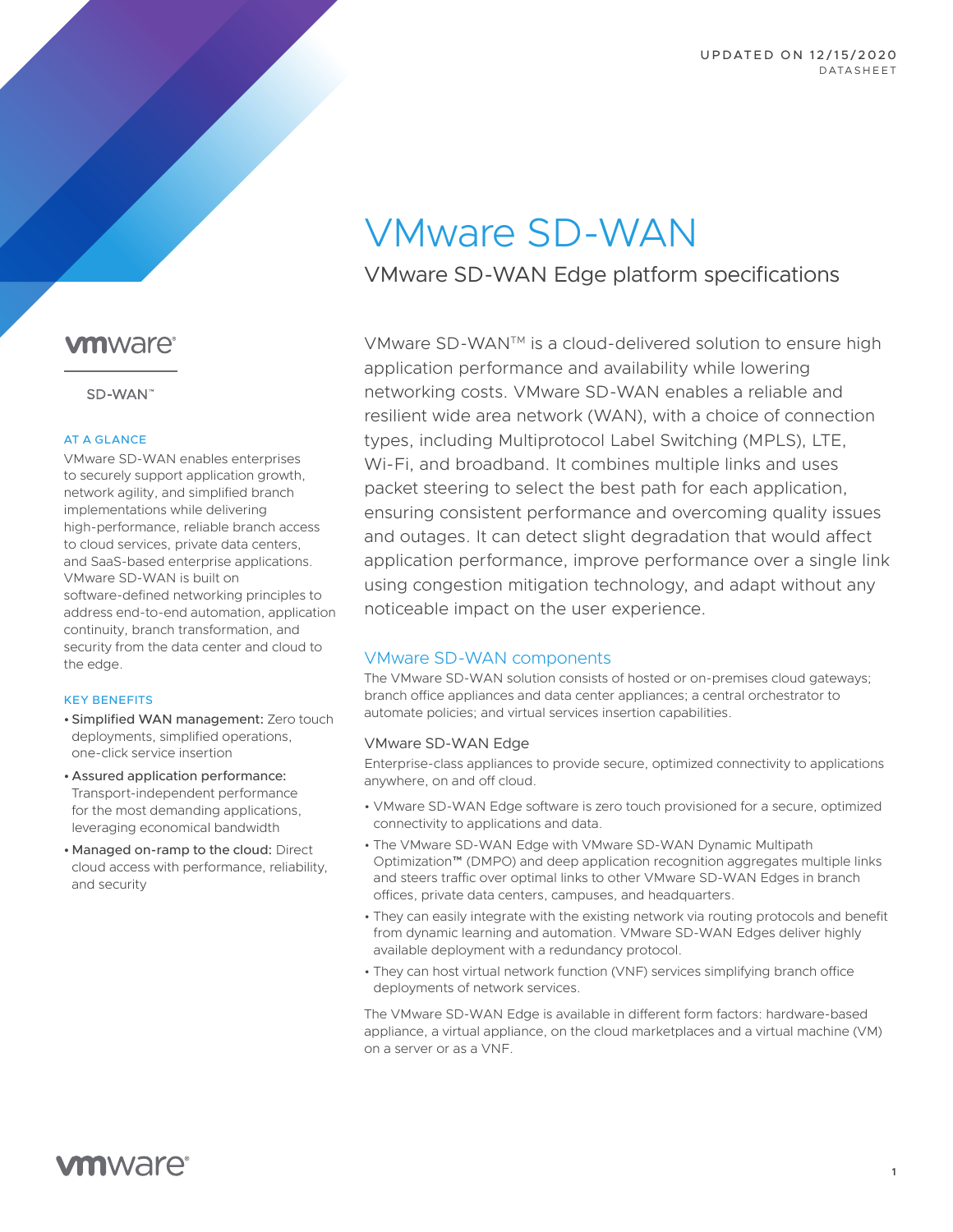#### VMware SD-WAN Gateways

VMware SD-WAN Gateways optimize data paths to all applications, branches, and data centers along with the ability to deliver network services to and from the cloud. A distributed network of gateways, deployed around the world or on-premises at service providers, provide scalability, redundancy, and on-demand flexibility.

VMware SD-WAN Gateways implement DMPO, cloud virtual private network (VPN), and VMware SD-WAN Multisource Inbound Quality of Service between global cloud services (software as a service (Saas), infrastructure as a service (IaaS), network services) and each VMware SD-WAN Edge, enabling multiple broadband and private leased lines to appear as a single, high-performance WAN.

#### VMware SD-WAN Orchestrator

A cloud-hosted or on-premises secure and scalable web-based central management tool provides simplified configuration, provisioning, monitoring, fault management, logging, and reporting. The VMware SD-WAN Orchestrator enables the simple implementation of business-based policies for application delivery, simplifying application traffic management.

Using VMware SD-WAN's zero touch deployment capability, VMware SD-WAN can be quickly installed. The VMware SD-WAN Edge is shipped to the branch office where non-IT personnel can plug in power and a few cables. Activation, configuration, and ongoing management are all handled in the VMware SD-WAN Orchestrator.



FIGURE 1: VMware SD-WAN

#### VMware Edge Network Intelligence

VMware Edge Network Intelligence™ is a vendor agnostic artificial intelligence for IT Operations (AIOps) solution focused on the enterprise edge that ensures end user and internet of things (IoT) client performance, security, and self-healing through wireless and wired LAN, SD-WAN and secure access service edge (SASE).

The solution employs machine learning (ML) algorithms and modern big data analytics to process high volumes of data from a wide range of network, device and application sources. In doing so, VMware Edge Network Intelligence auto-discovers end user and IoT devices, automatically establishes baselines, understands every single client interaction and monitors for deviations to provide actionable insights that operations teams can proactively remediate.

More details on VMware Edge Network Intelligence can be found here:

*<https://wan.velocloud.com/rs/098-RBR-178/images/sdwan-927-edge-net-intell-ds-0920.pdf>*

# **m**ware<sup>®</sup>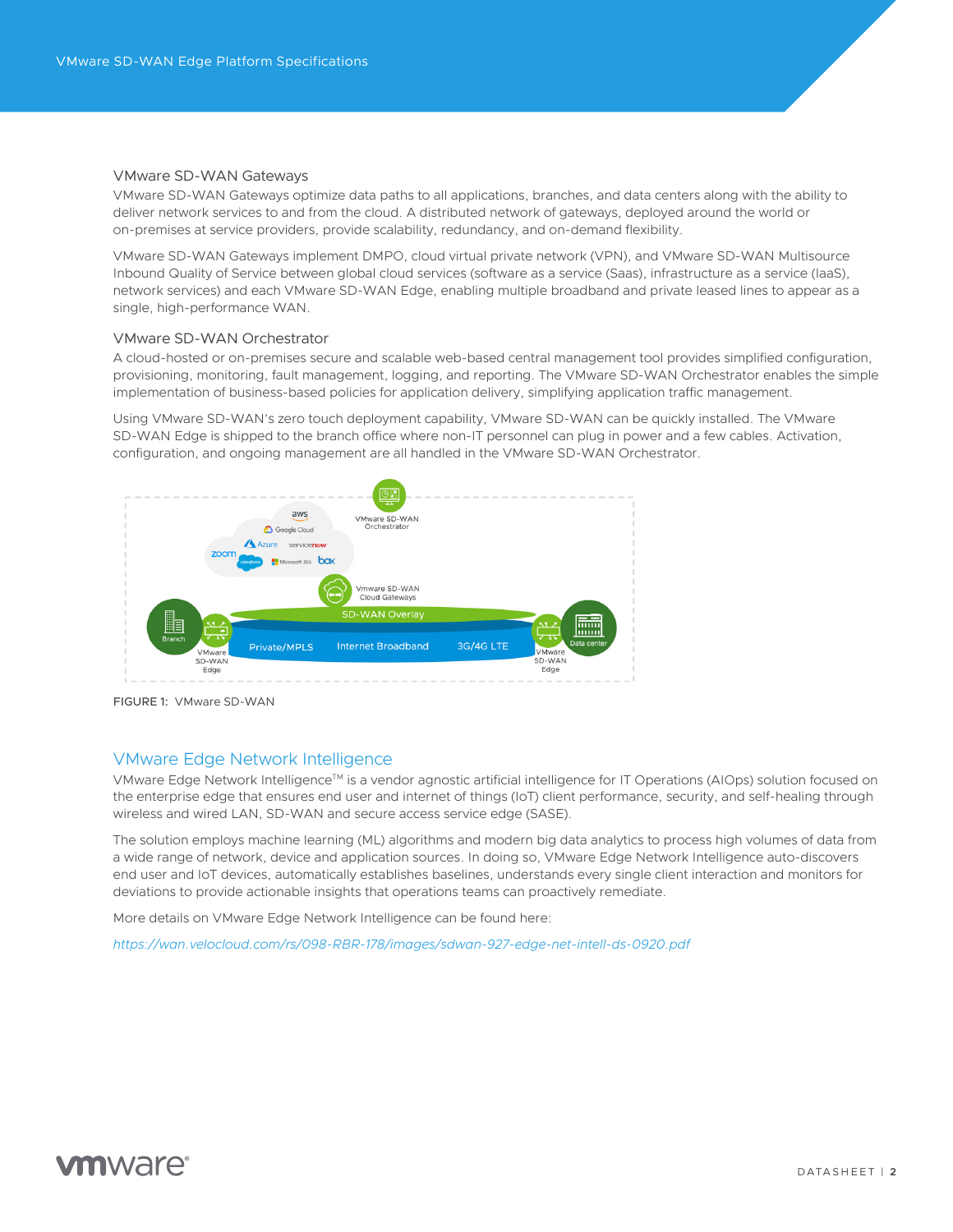# Software features

| Category                          | Features                                                                                                                                                                                                                                                                                                    |
|-----------------------------------|-------------------------------------------------------------------------------------------------------------------------------------------------------------------------------------------------------------------------------------------------------------------------------------------------------------|
| <b>AAA</b>                        | RADIUS, local authentication and authorization, multitenant 3 Tier role-based access control (RBAC)<br>architecture, auditing, roles and privileges                                                                                                                                                         |
| Availability                      | High availability for VMware SD-WAN Edge, disaster recovery for VMware SD-WAN Orchestrator,<br>multilink for high availability of WAN, VMware SD-WAN Edge clustering                                                                                                                                        |
| Configuration and<br>monitoring   | REST API, SDK (Java and Python), Syslog, SNMP, NetFlow, 3000+ applications/categories, ANPM,<br>application usage, device identification, live mode, zero IT touch activation                                                                                                                               |
| Deployment flexibility            | Eliminate pre-stage, no CLI, group policies, consolidated ICOM and end customer dashboard, VNF<br>form-factor, multitenant stateless headend, transport group for business policy abstraction,<br>application-aware service insertion on premises or in cloud, RMA workflow, customized application<br>maps |
| Dynamic Multipath<br>Optimization | Application and network condition aware sub-second steering, jitter/loss correction, fast intelligent<br>routing, intelligent gateway selection, link aggregation, TCP flow optimization, uni-directional link<br>measurements, bandwidth detection                                                         |
| Multitenancy                      | VMware SD-WAN Controller, VMware SD-WAN Gateway, VMware SD-WAN Orchestrator                                                                                                                                                                                                                                 |
| Network services                  | IPv4, DNS, DHCP client, DHCP server, DHCP relay, NAT                                                                                                                                                                                                                                                        |
| QoS                               | Shaping, policing, per-flow queueing, tunnel shaper, multi-source inbound QoS, rate-limiter, COS<br>aware, outer/inner DSCP tagging, smart defaults, MPLS COS                                                                                                                                               |
| Remote troubleshooting            | Live mode, alerts, events, remote diagnostics (examples: DNS test, ping test, flush active flows, list<br>active flows, paths, VPN tests, packet capture, etc.), PKI infrastructure with certificate management<br>workflows, diagnostic bundles                                                            |
| Routing                           | OSPF, BGP, static, connected, ICMP probes/responders, overlay flow control, per-packet application<br>aware steering, route filter, route redistribution                                                                                                                                                    |
| SaaS/laaS                         | Improved performance for cloud apps, supports well-known laaS (e.g., AWS, Azure, GCP), Cloud<br>Web Security (e.g., Check Point, Zscaler, Palo Alto Networks, Netskope, Menlo Security, Websense,<br>OpenDNS)                                                                                               |
| Security                          | AES256/128, SHA1/SHA2, IKEv2, VPNC compliant IPSec, PKI, segmentation, TLS1.2, SCEP, firewall<br>L2-7, 1:1 NAT, port forwarding, dynamic branch to branch, MAC filtering                                                                                                                                    |
|                                   | security service Insertion capabilities: simplified service insertion of third-party NGFW VNF running<br>locally on Edge simplified cloud-based NGFW, AV, IPS/IDS, threat-detection service insertion                                                                                                       |
| Port Security                     | WiFi 802.1x - WPA-Enterprise (EAP-MD5, EAP-TLS), WPA-Personal                                                                                                                                                                                                                                               |
|                                   | Routed Port 802.1x- Enterprise (EAP-MD5, EAP-TLS) - MAC address based access (local)                                                                                                                                                                                                                        |
| VLAN tagging                      | 802.1Q, 802.1ad, QinQ (0x8100), QinQ (0x9100), native                                                                                                                                                                                                                                                       |
| WAN overlay support               | Public/private/hybrid transport, cloud and on-premises                                                                                                                                                                                                                                                      |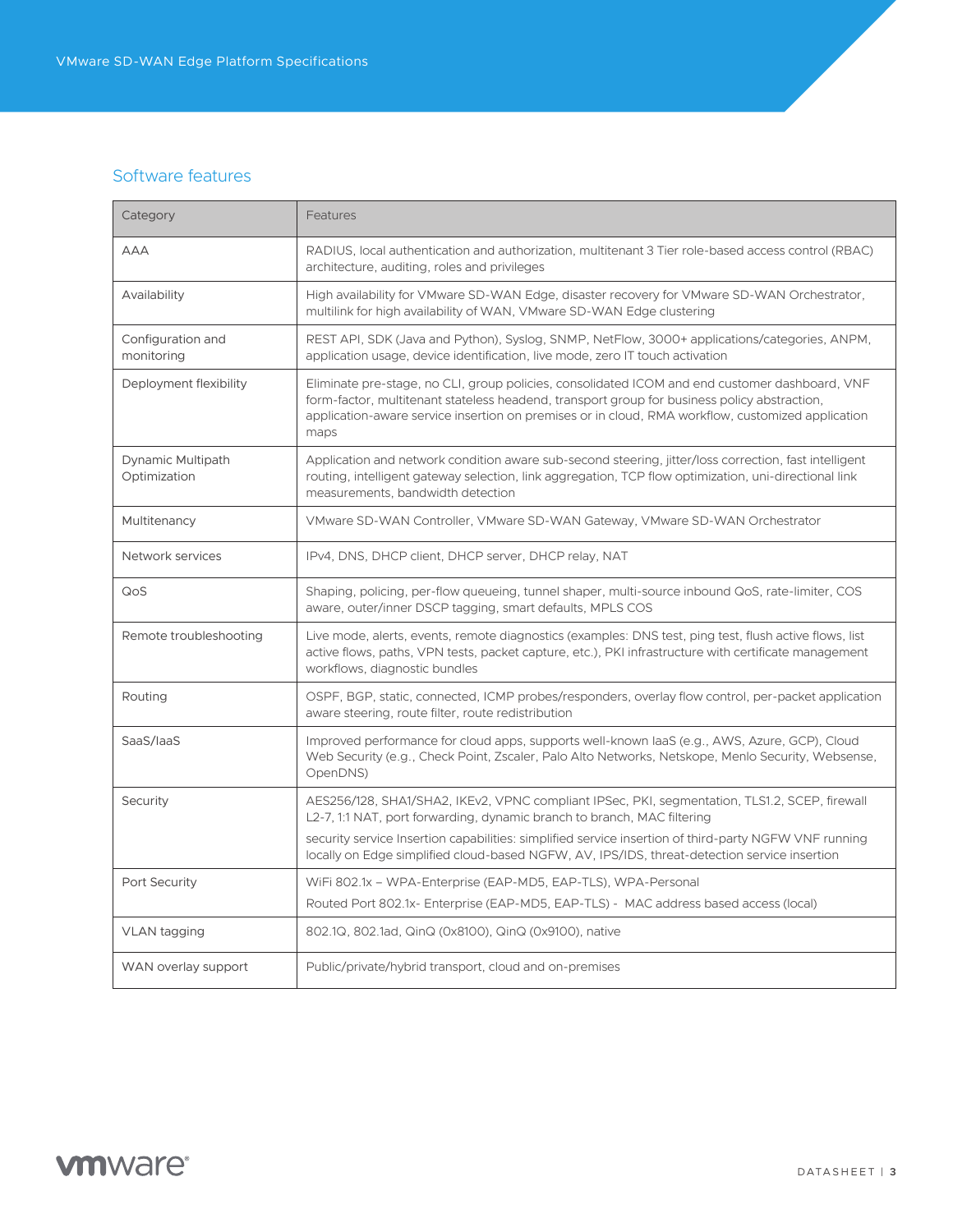# Software subscriptions editions

VMware SD-WAN software is based on different subscription editions with different features designed for a wide variety of use cases. They are listed below.

| Feature                                                                                                                                                                           | Standard<br>Subscription | Enterprise<br>Subscription  | Premium<br>Subscription |
|-----------------------------------------------------------------------------------------------------------------------------------------------------------------------------------|--------------------------|-----------------------------|-------------------------|
| <b>VMware SD-WAN Orchestrator</b>                                                                                                                                                 | $\bullet$                | $\bullet$                   | $\bullet$               |
| <b>DMPO</b>                                                                                                                                                                       | $\bullet$                | $\bullet$                   | $\bullet$               |
| Max number of data segments                                                                                                                                                       | $\mathbf{1}$             | 16                          | 16                      |
| Max number of Edges supported                                                                                                                                                     | 50                       | Unlimited                   | Unlimited               |
| Partner gateway support (MSP/SP; SaaS access only in Premium)                                                                                                                     | $\bullet$                | $\bullet$                   | $\bullet$               |
| Direct Tunnel from Branch to Cloud Security Service                                                                                                                               | $\bullet$                | $\bullet$                   | $\bullet$               |
| Advanced features: dynamic routing (multicast/Open Shortest Path First<br>(OSPF)/Border Gateway Protocol (BGP), dynamic mesh VPN, hub clustering,<br>customizable business policy |                          | $\bullet$                   | $\bullet$               |
| Virtual services orchestration for next generation firewall deployments on the<br>VMware SD-WAN Edges                                                                             |                          | $\bullet$                   | $\bullet$               |
| Separate lower-bandwidth tier of 10, 30, or 50 Mbps                                                                                                                               |                          | $\bullet$                   | $\bullet$               |
| VMware SD-WAN Gateway services<br>• Cloud Gateway Service for SaaS<br>· Cloud VPN (Branch Edge, Gateway, Branch Edge)                                                             |                          |                             | $\bullet$               |
| Cloud Gateway Service for Non-VeloCloud Site (Branch, Gateway, NVS)<br>* E.g., legacy data center, laaS location, or cloud security service                                       |                          | Add-on                      | $\bullet$               |
| PCI certified service                                                                                                                                                             |                          | Add-on                      | Add-on                  |
| Software upgrade                                                                                                                                                                  | $\bullet$                | $\bullet$                   | $\bullet$               |
| Upgradeable to a higher edition                                                                                                                                                   | $\bullet$                | $\bullet$                   | N/A                     |
| Mixed editions                                                                                                                                                                    |                          | $\bullet$ (with<br>premium) | • (with<br>enterprise)  |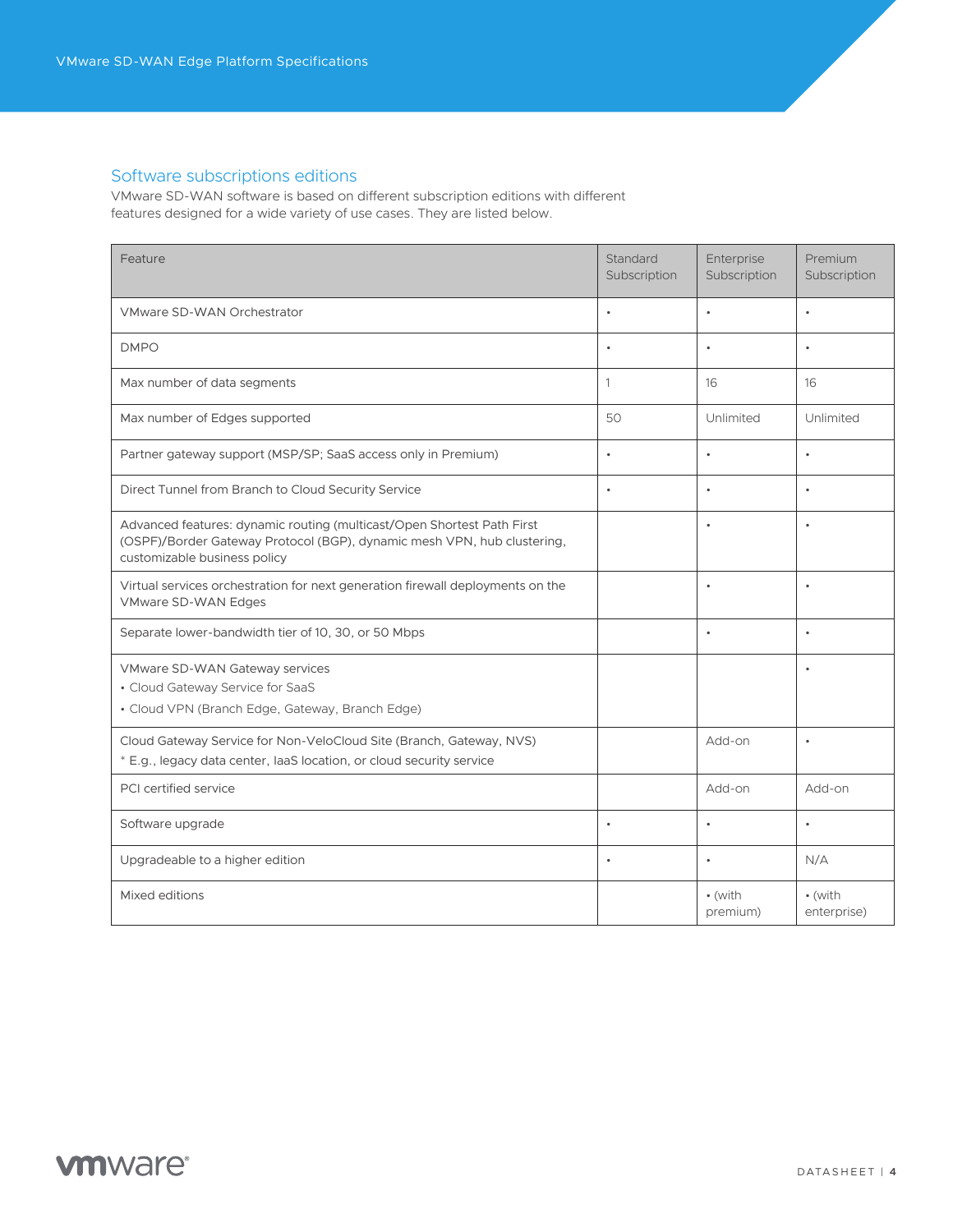| Edge/BW      | 10 M      | 30 M      | 50 M      | 100 M     | 200 M     | 350 M     | 500 M     | 750 M     | 1G        | 2G                     | 5G        | 10 G      |
|--------------|-----------|-----------|-----------|-----------|-----------|-----------|-----------|-----------|-----------|------------------------|-----------|-----------|
| Edge 510     | $\bullet$ | $\bullet$ | $\bullet$ | $\bullet$ | $\bullet$ |           |           |           |           |                        |           |           |
| Edge 510-LTE | $\bullet$ | $\bullet$ | $\bullet$ | $\bullet$ | $\bullet$ |           |           |           |           |                        |           |           |
| Edge 520*    | $\bullet$ | $\bullet$ | $\bullet$ | $\bullet$ | $\bullet$ |           |           |           |           |                        |           |           |
| Edge 520v*   | $\bullet$ | $\bullet$ | $\bullet$ | $\bullet$ |           |           |           |           |           |                        |           |           |
| Edge 540*    |           |           |           | $\bullet$ | $\bullet$ | $\bullet$ | $\bullet$ | $\bullet$ | $\bullet$ |                        |           |           |
| Edge 610     | $\bullet$ | $\bullet$ | $\bullet$ | $\bullet$ | $\bullet$ | $\bullet$ |           |           |           |                        |           |           |
| Edge 620     |           |           |           | $\bullet$ | $\bullet$ | $\bullet$ | $\bullet$ | $\bullet$ | $\bullet$ |                        |           |           |
| Edge 640     |           |           |           | $\bullet$ | $\bullet$ | $\bullet$ | $\bullet$ | $\bullet$ | $\bullet$ | $\bullet$              |           |           |
| Edge 680     |           |           |           | $\bullet$ | $\bullet$ | $\bullet$ | $\bullet$ | $\bullet$ | $\bullet$ | $\bullet$              | $\bullet$ |           |
| Edge 840*    |           |           |           | $\bullet$ | $\bullet$ | $\bullet$ | $\bullet$ | $\bullet$ | $\bullet$ | $\bullet$ <sup>1</sup> |           |           |
| Edge 2000*   |           |           |           |           |           |           | $\bullet$ | $\bullet$ | $\bullet$ | $\bullet$              | $\bullet$ | $\bullet$ |
| Edge 3400    |           |           |           |           | $\bullet$ | $\bullet$ | $\bullet$ | $\bullet$ | $\bullet$ | $\bullet$              | $\bullet$ |           |
| Edge 3800    |           |           |           |           |           |           | $\bullet$ | $\bullet$ | $\bullet$ | $\bullet$              | $\bullet$ | $\bullet$ |

VMware SD-WAN is also licensed by bandwidth tier; please see bandwidth tier to platform table below.

\*End of sale announced for Edge 520, 520v, 540, 840 and 2000: *[https://kb.vmware.com/s/article/79753](https://kb.Vmware.Com/s/article/79753)*

1. Maximum SD-WAN performance without VNF on Edge 840 is 4 Gbps; however, the maximum allowed bandwidth license is 2 Gbps

#### Software support levels

| Software Support Plans | <b>Basic</b>             | Production              | Premier               |
|------------------------|--------------------------|-------------------------|-----------------------|
| Call center            | 24x7 (Sev1)              | 24x7 (Sev1)             | 24x7 (Sev1, Sev2)     |
|                        | 12x5 (Sev2, Sev3, Sev4)  | 12x5 (Sev2, Sev3, Sev4) | 12x5 (Sev3, Sev4)     |
| Response time          | Sev1: within 1 hour      | Sev1: within 30 mins    | Sev1: within 30 mins  |
|                        | Sev2: within 6 hours     | Sev2: within 4 hours    | Sev2: within 2 hours  |
|                        | Sev3: within 12 hours    | Sev3: within 8 hours    | Sev3: within 4 hours  |
|                        | Sev4: not applicable     | Sev4: within 24 hours   | Sev4: within 12 hours |
|                        |                          |                         | Sev5: per schedule    |
| Software maintenance   | Yes                      | Yes                     | Yes                   |
| Federal support        | $\overline{\phantom{a}}$ | Yes                     | Yes                   |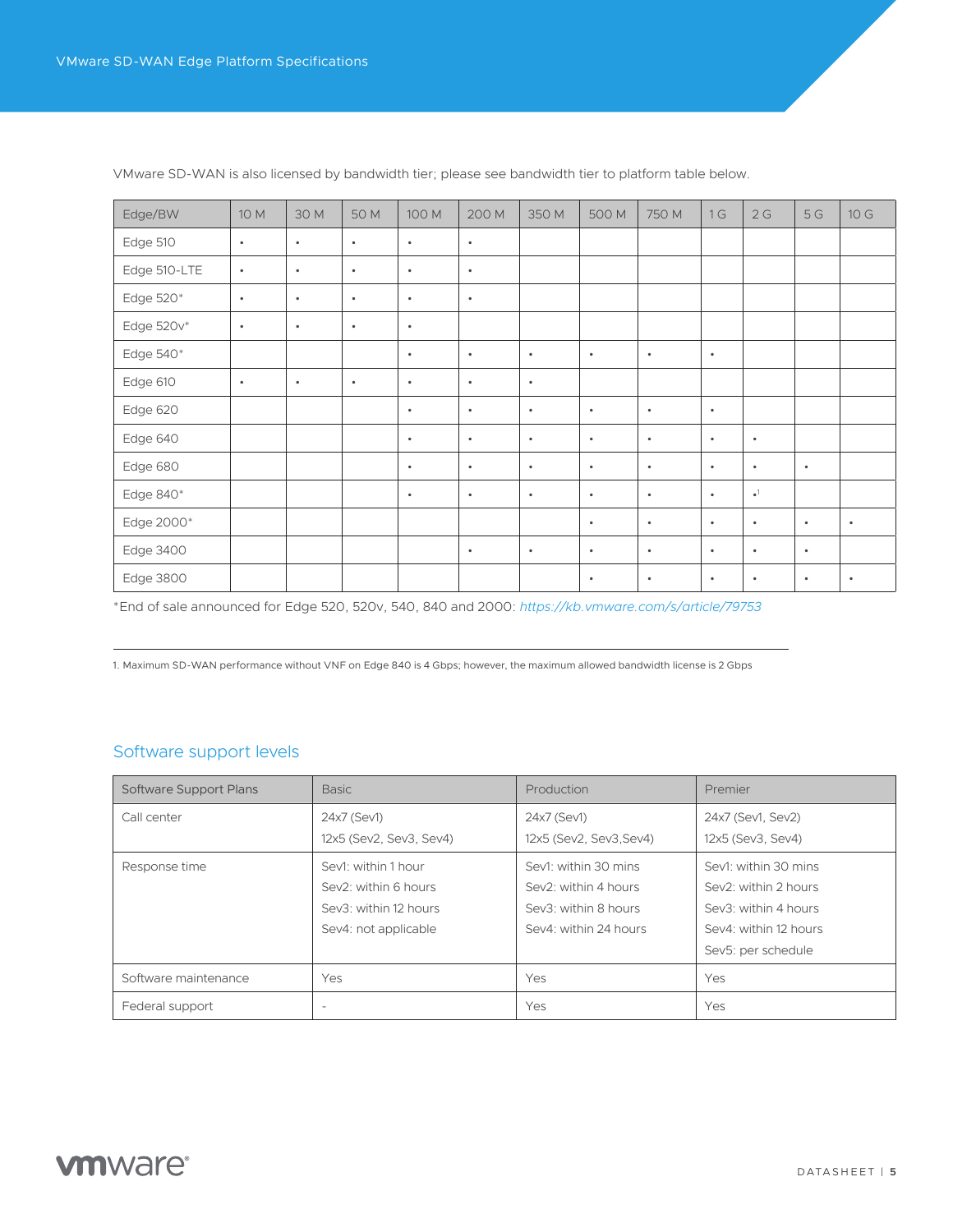#### Hardware replacement services

VMware includes hardware replacement services with each purchase or rental of a VMware SD-WAN™ Edge device. For more information, refer to the Hardware Replacement Services datasheet

*[\(https://wan.velocloud.com/rs/098-RBR-178/images/sdwan-882-hardware-replace-svc-ds-0420.pdf\)]((https://wan.velocloud.com/rs/098-RBR-178/images/sdwan-882-hardware-replace-svc-ds-0420.pdf))*

# Physical edge specifications (1/2)

Performance and scale

| Edges                                     | 510      | 510-LTE  | $520*$   | $520v*$  | $540*$   | 610      | 620      |
|-------------------------------------------|----------|----------|----------|----------|----------|----------|----------|
| Maximum throughput<br>$(1300-bvte)^2$     | 200 Mbps | 200 Mbps | 200 Mbps | 200 Mbps | 1 Gbps   | 350 Mbps | 1.5 Gbps |
| Maximum throughput<br>(IMIX) <sup>3</sup> | 100 Mbps | 100 Mbps | 100 Mbps | 100 Mbps | 500 Mbps | 200 Mbps | 750 Mbps |
| Small (64-byte) <sup>4</sup>              | 30 Mbps  | 30 Mbps  | 30 Mbps  | 30 Mbps  | 150 Mbps | 40 Mbps  | 200 Mbps |
| Maximum tunnel scale                      | 25       | 25       | 50       | 50       | 100      | 50       | 100      |
| Flow per second                           | 2.400    | 2.400    | 2.400    | 2.400    | 4.800    | 2,400    | 4.800    |
| Max concurrent flows                      | 240K     | 240K     | 240K     | 240K     | 480K     | 240K     | 480K     |
| Max number of routes                      | 100K     | 100K     | 100K     | 100K     | 100K     | 100K     | 100K     |
| Maximum segments                          | 16       | 16       | 16       | 16       | 16       | 16       | 16       |

#### Enhanced HA link performance

| Edges                                        | 510    | 510-LTE | $520*$  | 520v*   | 540*    | 610     | 620     |
|----------------------------------------------|--------|---------|---------|---------|---------|---------|---------|
| Maximum throughput<br>(IMIX) across EHA Link | 90Mbps | 90Mbps  | 100Mbps | 100Mbps | 500Mbps | 200Mbps | 500Mbps |

#### Connectivity

| Edges                   | 510            | 510-LTE          | $520*$            | $520v*$           | 540*                    | 610            | 620            |
|-------------------------|----------------|------------------|-------------------|-------------------|-------------------------|----------------|----------------|
| LAN / WAN 1G RJ-45      | $\overline{4}$ | 4                | $\overline{2}$    | $\overline{2}$    | $\overline{2}$          | 6              | 6              |
| LAN / WAN 1G SFP        |                |                  | $\overline{2}$    | 2                 | 2                       | $\overline{2}$ | 2 <sup>5</sup> |
| L2 Switching Only RJ-45 |                |                  | 8                 | 8                 | 8                       |                |                |
| Integrated Wi-Fi        | Yes            | Yes              | Yes               | Yes               | Yes                     | Yes            | Yes            |
| Integrated LTE          |                | Yes <sup>6</sup> |                   |                   |                         |                |                |
| USB ports (3G/4G LTE)   | 2(2.0)         | 2(2.0)           | $2(2.0) + 2(3.0)$ | $2(2.0) + 2(3.0)$ | $2^{(2.0)} + 2^{(3.0)}$ | 2(3.0)         | 2(3.0)         |

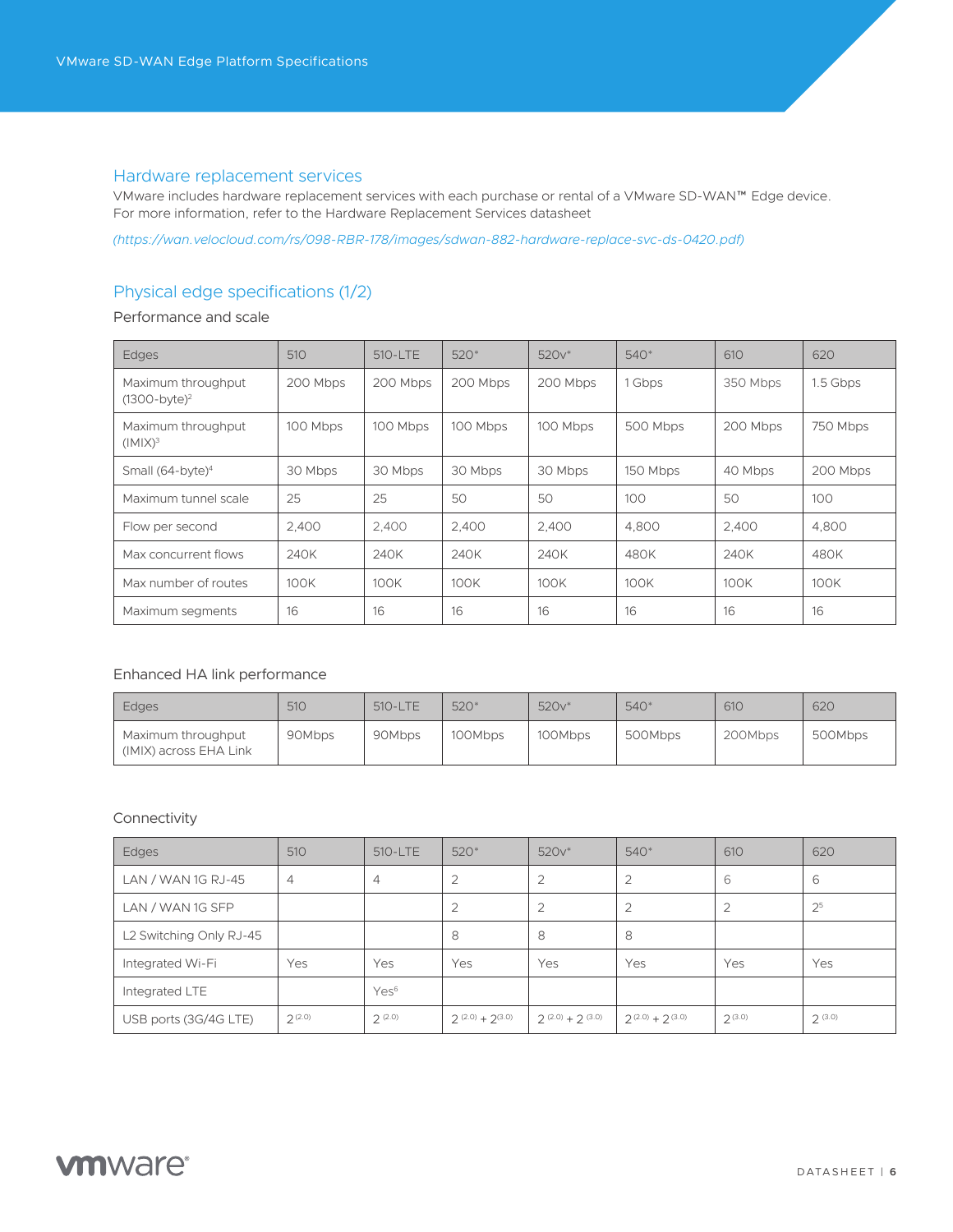| Edges               | 510  | 510-LTE | $520*$ | $520v*$        | $540*$ | 610   | 620             |
|---------------------|------|---------|--------|----------------|--------|-------|-----------------|
| System memory (RAM) | 4 GB | 4 GB    | 4 GB   | 8 GB           | 8 GB   | 4 GB  | 8 GB            |
| System flash        | 8 GB | 8 GB    | 8 GB   | 8 GB           | 8 GB   | 16 GB | 16 GB           |
| System storage      |      |         |        | 64 GB<br>(SSD) |        |       | 120 GB<br>(SSD) |
| VNF capable         |      |         |        | Yes            |        |       | Yes<br>(3.4.3)  |

#### Memory, storage, and third party VNFs

\*End of Sale announced for Edge 520, 520v, 540, 840, and 2000: *<https://kb.vmware.com/s/article/79753>*

#### Dimension, power, environment, and reliability

| <b>Edges</b>                         | 510          | 510-LTE                                                                 | $520*$                                   | $520v*$                                                              | $540*$    | 610                        | 620      |  |
|--------------------------------------|--------------|-------------------------------------------------------------------------|------------------------------------------|----------------------------------------------------------------------|-----------|----------------------------|----------|--|
| Cooling                              | Fan-less     | Fan-less                                                                | Fan-less                                 | with Fan                                                             | with Fan  | Fan-less                   | with Fan |  |
| Mounting                             |              |                                                                         | Desktop / Wall-mount / 19-inch rackmount |                                                                      |           |                            |          |  |
| Size ( $W \times D \times H$ ) in mm |              | 206 x 180 x 39.7<br>$206 \times 180 \times 51$                          |                                          |                                                                      |           | $206 \times 200 \times 52$ |          |  |
| Unit Weight                          | $2.0$ lbs.   |                                                                         | 2.6 lbs.                                 |                                                                      |           | $2.9$ lbs.                 | 3.1 lbs. |  |
| Gross Weight*                        | $5$ lbs.     |                                                                         | 6 lbs.                                   |                                                                      | 6 lbs.    | 6 lbs.                     |          |  |
| Power Supply                         | External: AC |                                                                         |                                          |                                                                      |           |                            |          |  |
| AC input                             |              |                                                                         |                                          | Voltage: 100y to 240y auto-ranging, Frequency: 50Hz to 60Hz          |           |                            |          |  |
| Power Load (Typical / Max)           | 15W / 40W    | 15W / 40W                                                               | 25W/45W                                  | 30W/45W                                                              | 30W/50W   | 16W/26W                    | 20W/30W  |  |
| Operating conditions                 |              |                                                                         |                                          | Temperature (0°C to 40 °C), Humidity (5% to 85%), Altitude (5,000 m) |           |                            |          |  |
| Non-operating conditions             |              | Temperature (-40 °C to 70 °C), Humidity (5% to 95%), Altitude (5,000 m) |                                          |                                                                      |           |                            |          |  |
| MTBF (25 °C ambient temperature)7    | 40.6 yrs.    | 40.6 yrs.                                                               | 22.9 yrs.                                | 22.8 yrs.                                                            | 22.8 yrs. | 22.8 years                 |          |  |

\*Gross weight is total weight of shipment package including unit, power adaptor, AC cord, wall mount brackets, packaging

2. Maximum performance based on large packet (1300-byte) payload with AES-128 encryption and DPI turned on

3. Internet traffic (IMIX) performance based on average packet size of 417-byte payload with AES-128 encryption and DPI turned on

4. Small packet performance based on 64-byte packet size payload with AES-128 encryption and DPI turned on

5. 620 supports SFP+ 1/10Ge modules

6. 510-LTE supports additional 2 LTE interfaces through USB for 3 concurrent active interfaces

7. MTBF based on Telcordia SR-332 methodology; excludes system fans in the calculation

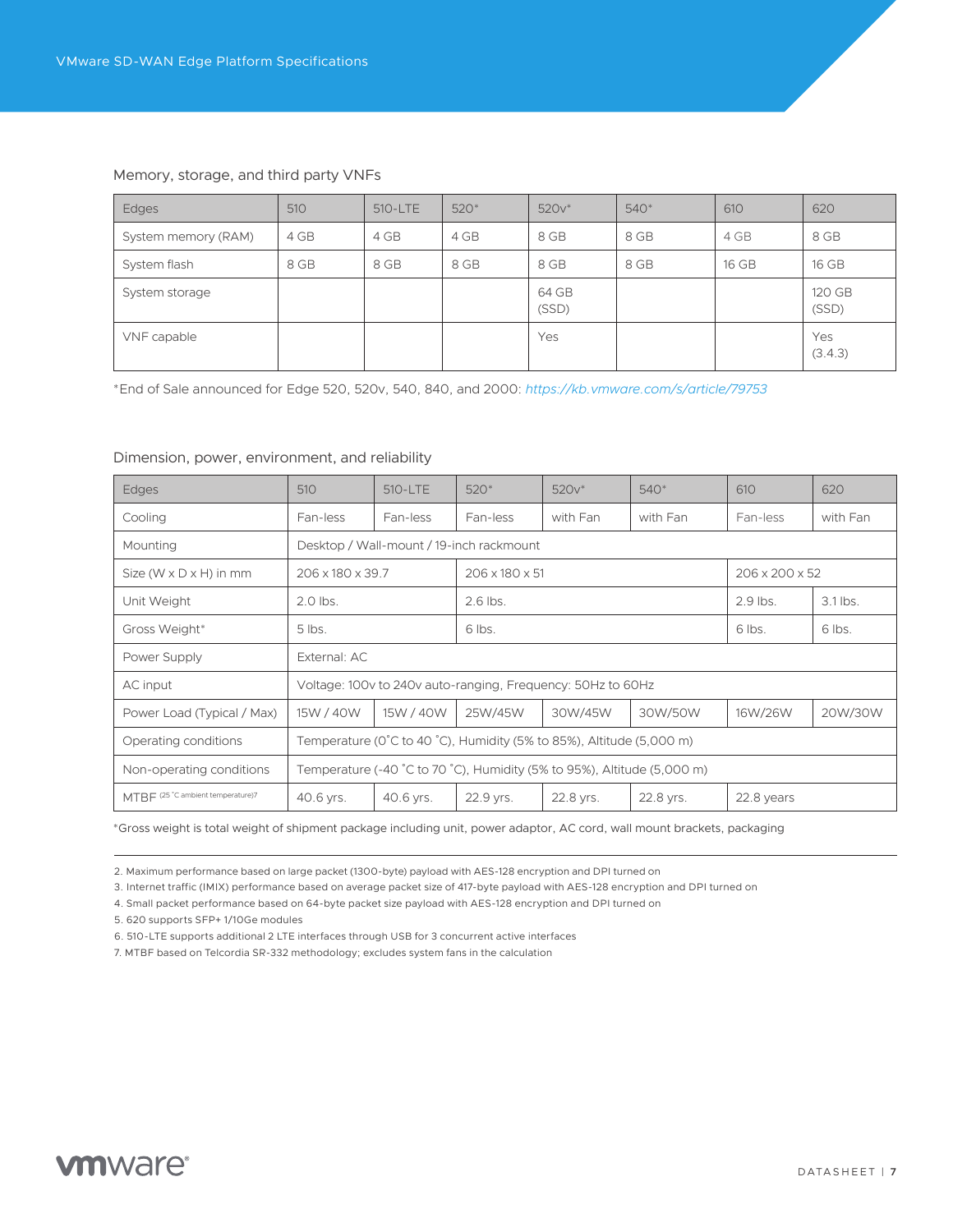### Physical edge specifications (2/2)

#### Performance and scale<sup>8</sup>

| <b>Edges</b>                          | 640      | 680      | $840*$   | $2000*$ | 3400     | 3800    |
|---------------------------------------|----------|----------|----------|---------|----------|---------|
| Maximum throughput<br>$(1300-bvte)^9$ | 3 Gbps   | 6 Gbps   | 4 Gbps   | 10 Gbps | 7 Gbps   | 10 Gbps |
| Maximum throughput<br>$(IMX)^{10}$    | 1 Gbps   | 2 Gbps   | 1.5 Gbps | 5 Gbps  | 2.5 Gbps | 5 Gbps  |
| Small $(64-byte)^n$                   | 250 Mbps | 500 Mbps | 400 Mbps | 1 Gbps  | 650 Mbps | 1 Gbps  |
| Maximum tunnel scale                  | 400      | 800      | 400      | 6.000   | 4.000    | 6,000   |
| Flow per second                       | 19,200   | 19,200   | 19,200   | 38,400  | 38,400   | 38,400  |
| Max concurrent flows                  | 1.9M     | 1.9M     | 1.9M     | 1.9M    | 1.9M     | 1.9M    |
| Max number of routes                  | 100K     | 100K     | 100K     | 100K    | 100K     | 100K    |
| Maximum segments                      | 16       | 16       | 16       | 16      | 16       | 16      |

#### Enhanced HA link performance

| <b>Edges</b>                                 | 640     | 680     | $840*$  | $2000*$ | 3400    | 3800    |
|----------------------------------------------|---------|---------|---------|---------|---------|---------|
| Maximum throughput<br>(IMIX) across EHA Link | 800Mbps | 800Mbps | 800Mbps | 800Mbps | 800Mbps | 800Mbps |

Note: The Edges have a maximum throughput when a firewall VNF is actively service chained:

| <b>Edges</b>                | 520v*    | 62C      | 640      | <b>680</b> | 840*     |
|-----------------------------|----------|----------|----------|------------|----------|
| Max. throughput with FW VNF | 100 Mbps | 100 Mbps | 350 Mbps | 500 Mbps   | 500 Mbps |

#### Edge Performance with Edge Network Intelligence enabled:

- For the Edge 500, 510, 520 and 610, maximum throughput is obtainable with analytics enabled.
- For all other models, there is a performance impact of up to 20% with analytics enabled. This impact will be reduced in the subsequent releases.
- Flow capacity is reduced by up to half with analytics enabled due to the additional processing and memory required for analysis. This impact will be reduced in the subsequent releases.

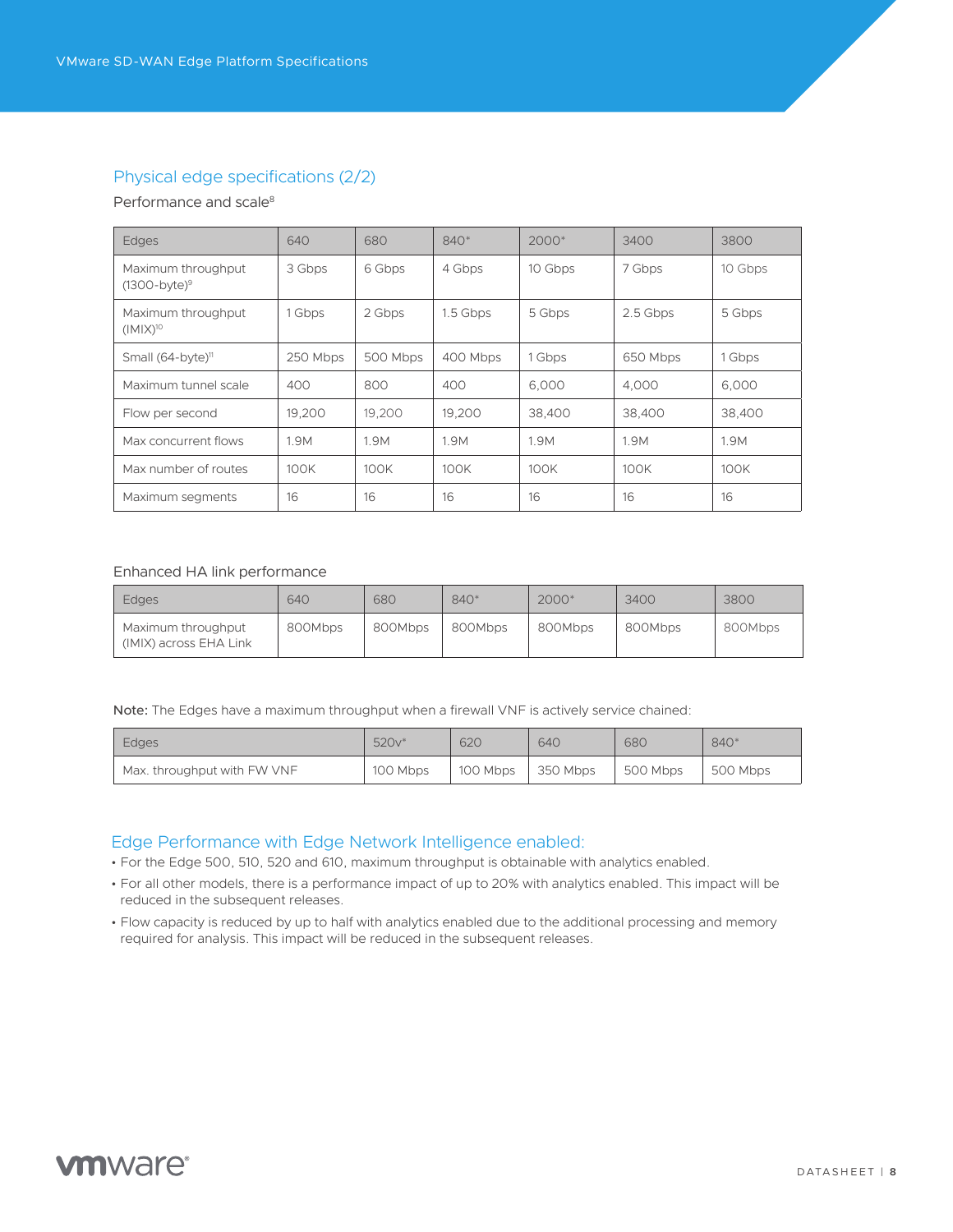#### Connectivity

| Edges                 | 640    | 680    | 840*   | 2000*             | 3400   | 3800   |
|-----------------------|--------|--------|--------|-------------------|--------|--------|
| LAN / WAN 1G RJ-45    | b      | 6      | ь      | 6                 | 6      | 6      |
| LAN / WAN 1G/10G SFP+ |        |        |        | 2                 | 4      | 4      |
| Integrated Wi-Fi      | Yes    | Yes    |        |                   |        |        |
| USB ports (3G/4G LTE) | 2(3.0) | 2(3.0) | 2(3.0) | $2(2.0) + 2(3.0)$ | 2(3.0) | 2(3.0) |

#### Memory, storage, and third party VNFs

| <b>Edges</b>        | 640            | 680                   | $840*$         | 2000*          | 3400        | 3800           |
|---------------------|----------------|-----------------------|----------------|----------------|-------------|----------------|
| System memory (RAM) | 32GB           | 32GB                  | 32GB           | 32GB           | 32GB        | 32GB           |
| System flash        | 16GB           | 16GB                  | n/a            | n/a            | n/a         | n/a            |
| System storage      | 120GB<br>(SSD) | <b>120GB</b><br>(SSD) | 100GB<br>(SSD) | 100GB<br>(SSD) | 256GB (SSD) | 256GB<br>(SSD) |
| VNF capable         | Yes<br>(3.4.3) | Yes<br>(3.4.3)        | Yes            |                |             |                |

#### Dimension, power, environment, and reliability

| Edges                                | 640                        | 680                                                         | 840*                             | $2000*$                    | 3400                             | 3800        |  |
|--------------------------------------|----------------------------|-------------------------------------------------------------|----------------------------------|----------------------------|----------------------------------|-------------|--|
| Mounting                             | Desktop/Wall-mount/RMK     |                                                             | <b>1RU Rack Mounts</b>           |                            |                                  |             |  |
| Size ( $W \times D \times H$ ) in mm | 206 x 200 x 52             |                                                             | 437 x 249 x 43                   | $437 \times 650 \times 43$ | 434 x 381 x 44                   |             |  |
| Unit Weight                          | $3.3$ lbs.                 |                                                             | $12$ lbs.                        | 23.5 lbs.                  | 13.8 lbs.                        | $15.7$ lbs. |  |
| Gross Weight*                        | 6.0 lbs.                   |                                                             | 16 lbs.                          | 30 lbs.                    | 25 lbs.<br>25 lbs.               |             |  |
| Power supply                         | External: AC               |                                                             | Internal: AC                     |                            |                                  |             |  |
| Redundant power supply               | <b>No</b>                  | <b>No</b>                                                   | <b>No</b>                        | Yes $(1+1)$                | $Yes(1+1)$                       |             |  |
| AC input                             |                            | Voltage: 100v to 240v auto-ranging, Frequency: 50Hz to 60Hz |                                  |                            |                                  |             |  |
| Power load (Typical / Max)           | 40W/<br>35W / 120W<br>120W |                                                             | 40W/70W                          | 150W/200W                  | 165W/400W                        | 200W/400W   |  |
| Operating temperature                | 10 °C to 40 °C             |                                                             | 10 °C to 40 °C                   | 10 °C to 35 °C             | $0^{\circ}$ C to 45 $^{\circ}$ C |             |  |
| Operating humidity                   | 5% to 85%                  |                                                             | 5% to 85%                        | 5% to 85%                  | 5% to 85%                        |             |  |
| Operating altitude                   | 5,000m                     |                                                             | 5,000m                           | 5,000m                     | 3,048m                           |             |  |
| Non-operating conditions             | 40 °C to 70 °C             |                                                             | $-40\degree$ C to 70 $\degree$ C | -40 °C to 70 °C            | $-40\degree$ C to 70 $\degree$ C |             |  |
| Non-operating humidity               | 5% to 95%                  |                                                             | 5% to 95%                        | 5% to 95%                  | 5% to 95%                        |             |  |
| Non-operating altitude               | 5,000m                     |                                                             | 5,000m                           | 5,000m                     | 10,688m                          |             |  |
| MTBF (25 °C ambient temperature)     | 22.8 years                 |                                                             | 11.5 years                       | 7.0 years                  | 17.1 years                       |             |  |

\*Gross weight is total weight of shipment package including unit, power adaptor, AC cord, wall mount brackets, packaging

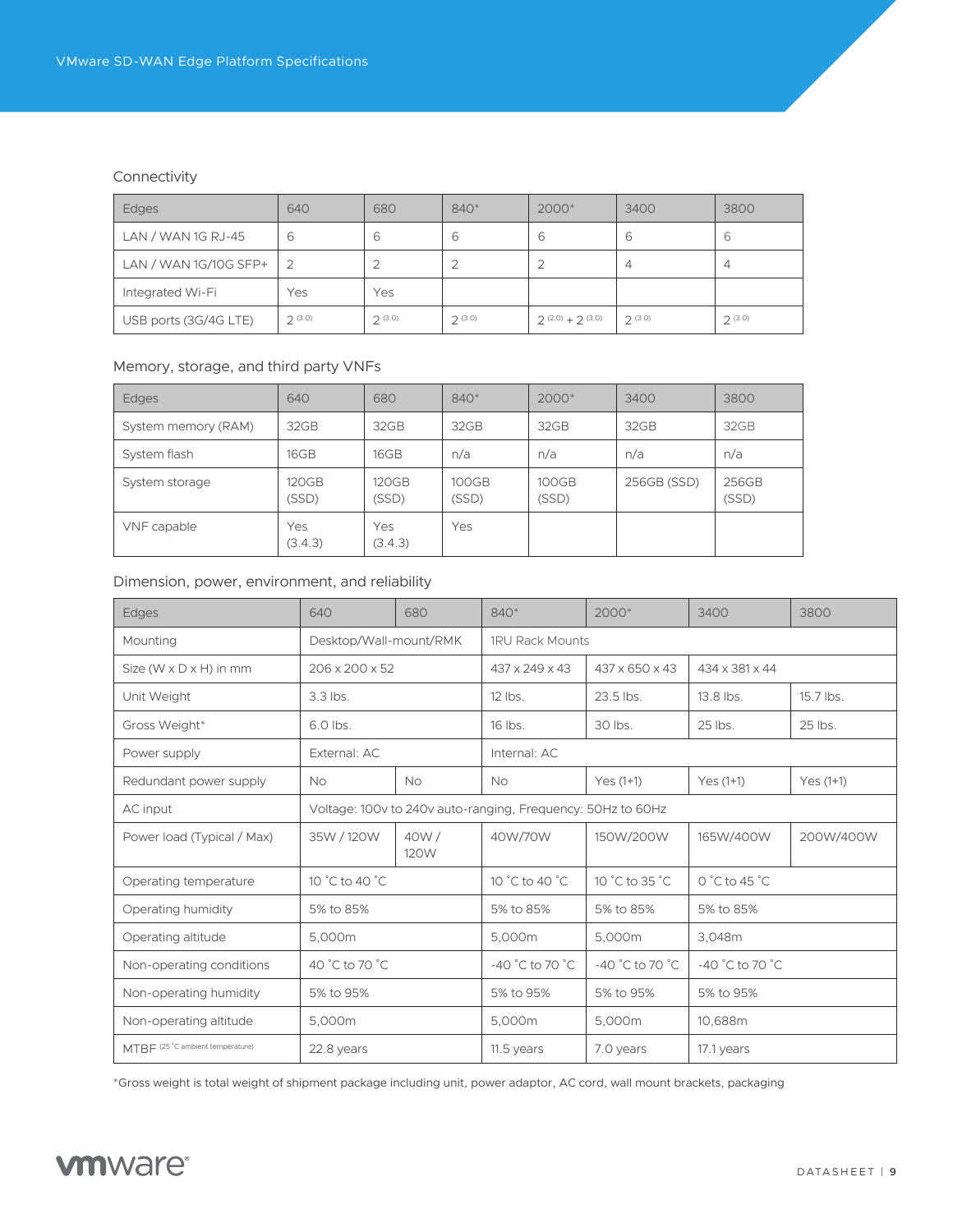#### Hardware accessories

#### Mounting Brackets and Rails

| Edge Model                  | Included in box     | <b>Additional Options</b> | Part Number        |
|-----------------------------|---------------------|---------------------------|--------------------|
| 520, 520v, 540 <sup>*</sup> |                     | 2RU Rack Mount shelf      | VC-EDG-RMB-P       |
| 510/510-LTE, 6x0            | Wall mount bracket  | 2RU Rack Mount shelf      | VC-EDG-RMB-P       |
| 840*                        | Bracket rack mounts |                           |                    |
| 2000*                       | 4-post rail kit     |                           |                    |
| 3x00                        | 2-post rail kit     | 4-post rail kit           | Dell P/N: 770-BCGP |

\*End of Sale announced for Edge 520, 520v, 540, 840, and 2000: *<https://kb.vmware.com/s/article/79753>*

# Other accessories included in box

| Edge         | Power Cable                 | Power Adapter +<br>Cable | <b>Ethernet Cable</b> | Quick Start Guide |
|--------------|-----------------------------|--------------------------|-----------------------|-------------------|
| Edge 510     |                             | $\bullet$                | $\bullet$             | $\bullet$         |
| Edge 510-LTE |                             | $\bullet$                | $\bullet$             | $\bullet$         |
| Edge 520*    |                             | $\bullet$                | $\bullet$             | $\bullet$         |
| Edge 520v*   |                             | $\bullet$                | $\bullet$             | $\bullet$         |
| Edge 540*    |                             | $\bullet$                | $\bullet$             | $\bullet$         |
| Edge 610     |                             | $\bullet$                |                       | $\bullet$         |
| Edge 620     |                             | $\bullet$                |                       | $\bullet$         |
| Edge 640     |                             | $\bullet$                |                       | $\bullet$         |
| Edge 680     |                             | $\bullet$                |                       | $\bullet$         |
| Edge 840*    | $\bullet$<br>1 power cable  |                          |                       | $\bullet$         |
| Edge 2000*   | $\bullet$<br>2 power cables |                          |                       | $\bullet$         |
| Edge 3400    | $\bullet$<br>2 power cables |                          |                       | $\bullet$         |
| Edge 3800    | $\bullet$<br>2 power cables |                          |                       | $\bullet$         |

# **vm**ware<sup>®</sup>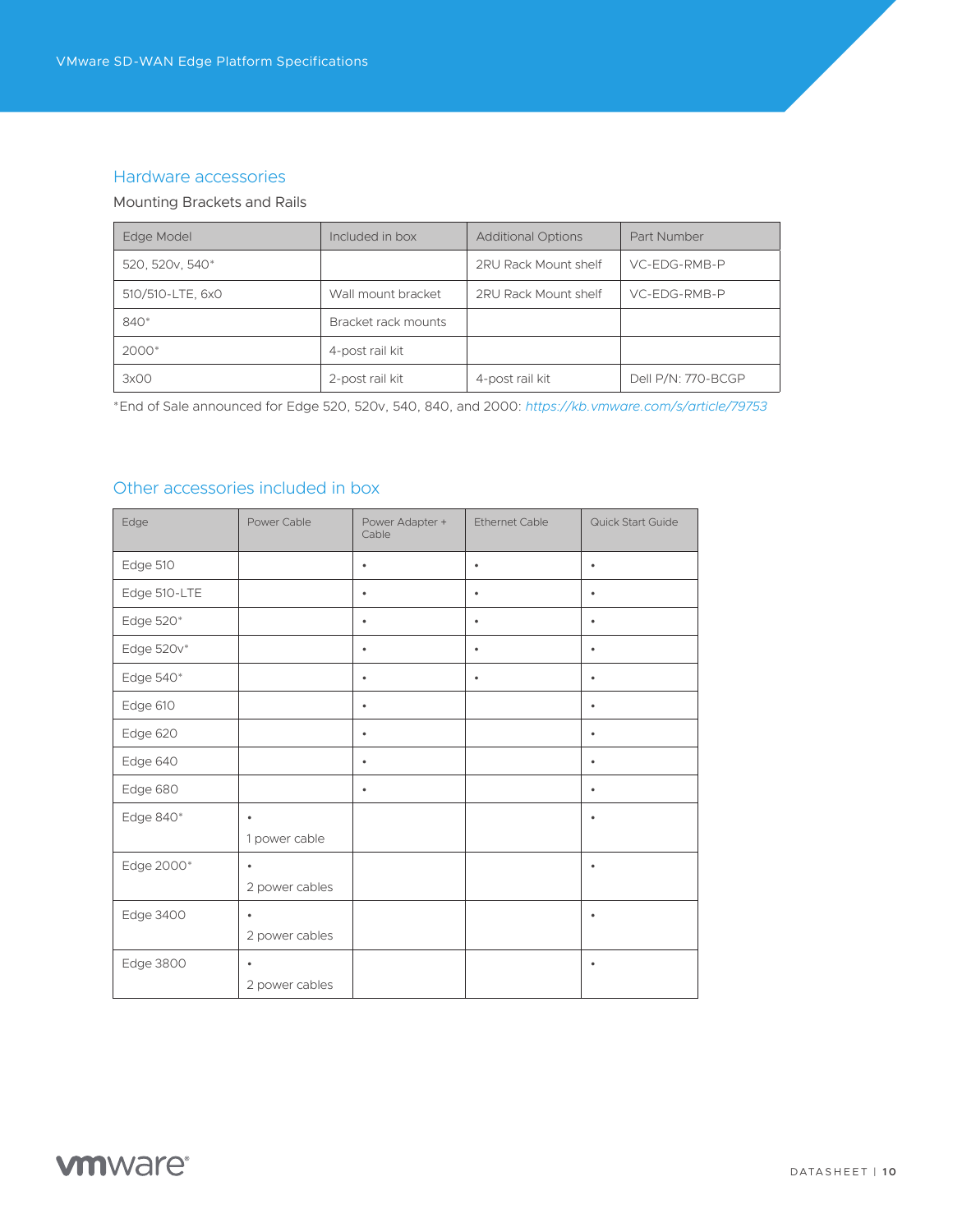# Wireless specifications

#### Wireless LAN (Wi-Fi) specifications

| Wi-Fi Capabilities      | 510 / 510-LTE                          | 520 / 520 v / 540 <sup>*</sup> | 6X <sub>0</sub>   |  |  |  |  |
|-------------------------|----------------------------------------|--------------------------------|-------------------|--|--|--|--|
| Wi-Fi standards         | 802.11 a/b/g/n/ac                      | 802.11 a/b/g/n/ac              | 802.11 a/b/g/n/ac |  |  |  |  |
| Frequency bands (GHz)   | 2.400-2.4835, 5.150-5.250, 5.725-5.850 |                                |                   |  |  |  |  |
| Antenna (max data rate) | $2x2$ MIMO                             | 3x3 MIMO                       | $2x2$ MIMO        |  |  |  |  |
| Max simultaneous SSIDs  | 4                                      | 4                              | $\overline{4}$    |  |  |  |  |
| Max transmit power      | 20dBm for 2.4GHz and 5GHz              |                                |                   |  |  |  |  |

#### Wireless WAN (3G / 4G / LTE) specifications

| 3G / 4G / LTE Capabilities       | 510-LTE-NAEU                                           | $510 - LTE - AP$                                     |
|----------------------------------|--------------------------------------------------------|------------------------------------------------------|
| Modem                            | Sierra Wireless EM7455                                 | Sierra Wireless EM7430                               |
| Geography                        | North America & Europe                                 | Asia, ANZ, LATAM                                     |
| LTE category                     | $Cat-6$                                                | $Cat-6$                                              |
| Carrier aggregation              | Yes                                                    | Yes                                                  |
| 3G fallback                      | HSPA+                                                  | HSPA+                                                |
| SIM slots                        | 2 (only 1 active)                                      | 2 (only 1 active)                                    |
| LTE bands                        | 1, 2, 3, 4, 5, 7, 8, 12, 13, 20, 25, 26,<br>29, 30, 41 | 1, 3, 5, 7, 8, 11, 18, 19, 21, 28, 38,<br>39, 40, 41 |
| Antennas                         | Main and AUX (via SMA connectors)                      |                                                      |
| Theoretical speeds <sup>12</sup> | 300 M Down / 50 Up                                     | 300 M Down / 50 Up                                   |

\*End of Sale announced for Edge 520, 520v, 540, 840, and 2000: *<https://kb.vmware.com/s/article/79753>*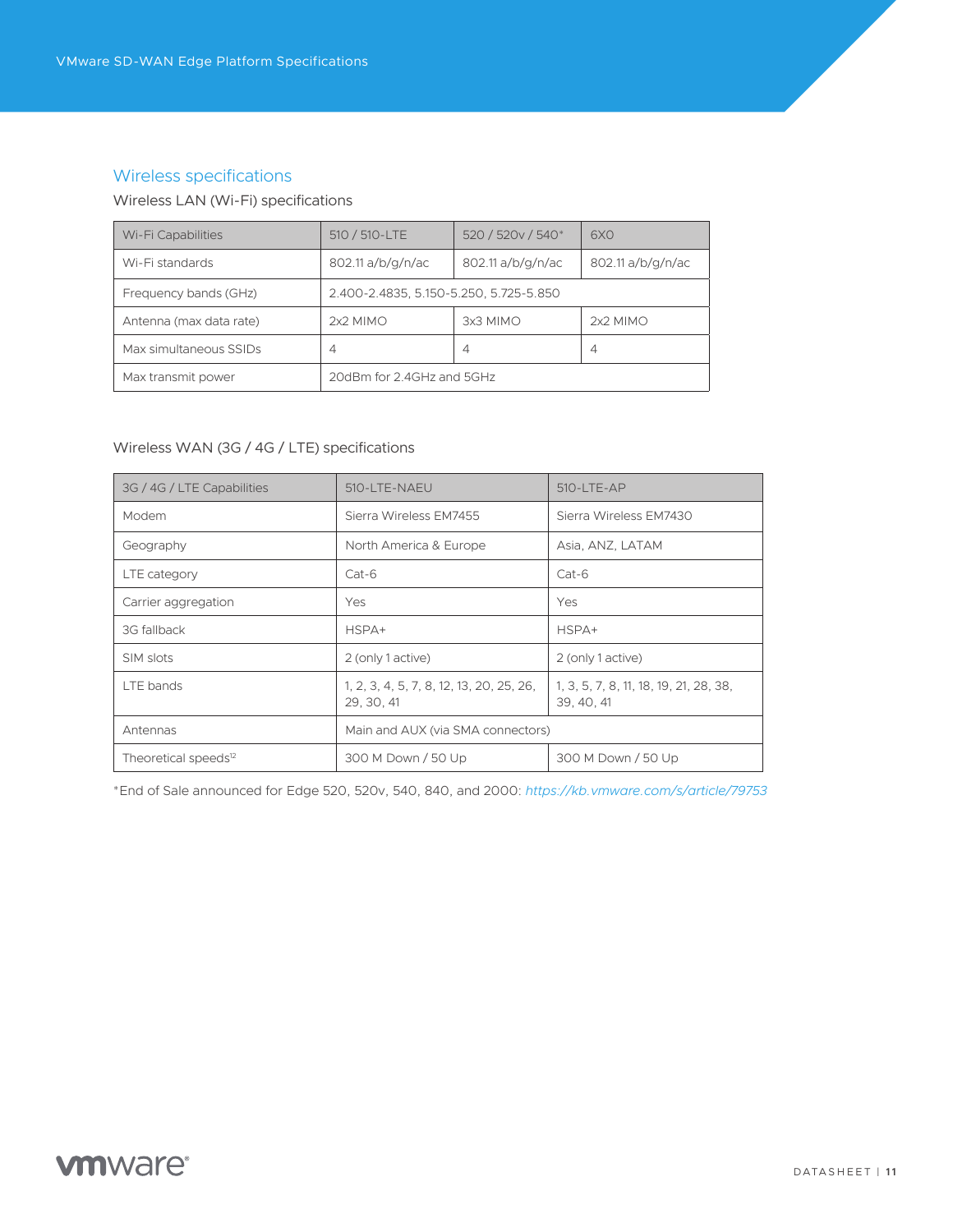# Virtual Edge specifications

# Private Cloud (Hypervisors)

| Device                                            | Max. Throughput                                                                                       |                                                                              | Max.<br>Number of<br>Tunnels* | Flows/<br>sec | Max.<br>Concurrent<br><b>Flows</b> | Max.<br>Number<br>of Routes | Max.<br>Number of<br>Segments* |
|---------------------------------------------------|-------------------------------------------------------------------------------------------------------|------------------------------------------------------------------------------|-------------------------------|---------------|------------------------------------|-----------------------------|--------------------------------|
| ESXi Virtual Edge<br>(2-core, VMXNET3)            | 2 Gbps (1300-byte)<br>800 Mbps (IMIX)<br>200 Mbps (64-byte)                                           |                                                                              | 25                            | 2400          | 240K                               | 35K                         | 16                             |
| <b>KVM Virtual Edge</b><br>(2-core, Linux Bridge) | 500 Mbps (1300-byte)<br>200 Mbps (IMIX)<br>70 Mbps (64-byte)                                          |                                                                              | 25                            | 2400          | 240K                               | 35K                         | 16                             |
| <b>KVM Virtual Edge</b><br>(2-core, SR-IOV)       | 1.25 Gbps (1300-byte)<br>600 Mbps (IMIX)<br>100 Mbps (64-byte)                                        |                                                                              | 25                            | 2400          | 240K                               | 35K                         | 16                             |
| ESXi Virtual Edge<br>(4-core, VMXNET3)            | 2 Gbps (1300-byte)<br>1.5 Gbps (IMIX)<br>450 Mbps (64-byte)                                           |                                                                              | 400                           | 19200         | 1.9M                               | 35K                         | 16                             |
| ESXi Virtual Edge<br>(4-core, SR-IOV)             | 2 Gbps (1300-byte)<br>1.5 Gbps (IMIX)<br>450 Mbps (64-byte)                                           |                                                                              | 400                           | 19200         | 1.9M                               | 35K                         | 16                             |
| <b>KVM Virtual Edge</b><br>(4-core, Linux Bridge) | 1 Gbps (1300-byte)<br>350 Mbps (IMIX)<br>100 Mbps (64-byte)                                           |                                                                              | 100                           | 4800          | 480K                               | 35K                         | 16                             |
| <b>KVM Virtual Edge</b><br>(4-core, SR-IOV)       | 2 Gbps (1300-byte)<br>1 Gbps (IMIX)<br>230 Mbps (64-byte)                                             |                                                                              | 400                           | 19200         | 1.9M                               | 35K                         | 16                             |
| ESXi Virtual Edge<br>(8-core, VMXNET3)            | 5 Gbps (1300-byte)<br>2.5 Gbps (IMIX)<br>600 Mbps (64-byte)                                           |                                                                              | 6000                          | 38400         | 1.9M                               | 35K                         | 16                             |
| ESXi Virtual Edge<br>(8-core, SR-IOV)             | Version 3.4<br>or older<br>5 Gbps<br>(1300-byte)<br>2.5 Gbps<br>(IMIX)<br>600 Mbps<br>$(64$ -byte $)$ | Version 4.0<br>10 Gbps<br>$(1300-byte)$<br>4 Gbps (IMIX)<br>1 Gbps (64-byte) | 6000                          | 38400         | 1.9M                               | 35K                         | 16                             |
| <b>KVM Virtual Edge</b><br>(8-core, Linux Bridge) | 1 Gbps (1300-byte)<br>500 Mbps (IMIX)<br>180 Mbps (64-byte)                                           |                                                                              | 100                           | 4800          | 480K                               | 35K                         | 16                             |

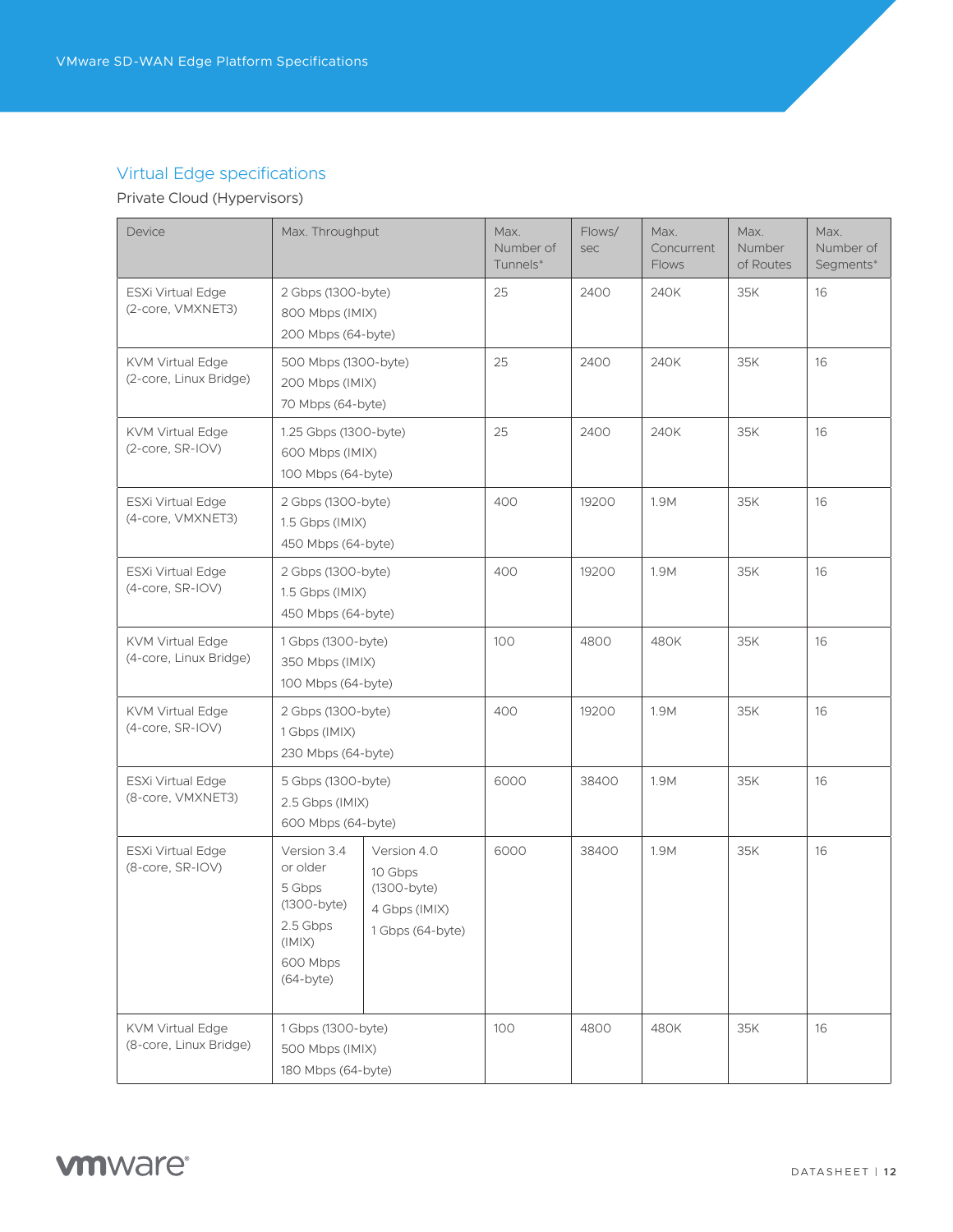| <b>KVM Virtual Edge</b><br>$(8$ -core, $SR$ -IOV) | Version 3.4<br>or older 3.5<br>Gbps<br>$(1300-byte)$<br>1 Gbps<br>(IMIX)<br>220 Mbps<br>$(64$ -byte $)$ | Version 4.0<br>9 Gbps<br>(1300-byte)<br>3 Gbps (IMIX)<br>800 Mbps<br>$(64-bvte)$ | 6000 | 38400 | 1.9M | 35K | 16 |
|---------------------------------------------------|---------------------------------------------------------------------------------------------------------|----------------------------------------------------------------------------------|------|-------|------|-----|----|
|---------------------------------------------------|---------------------------------------------------------------------------------------------------------|----------------------------------------------------------------------------------|------|-------|------|-----|----|

#### Public cloud

| Cloud Provider Instance<br>Type mode                                          | Max. Throughput                                             | Max.<br>Number of<br>Tunnels* | Flows/<br>sec | Max.<br>Concurrent<br><b>Flows</b> | Max.<br>Number<br>of Routes | Max. Number<br>of Segments* |
|-------------------------------------------------------------------------------|-------------------------------------------------------------|-------------------------------|---------------|------------------------------------|-----------------------------|-----------------------------|
| AWS C5.2xlarge<br><b>Enhanced Networking</b><br>enabled (ENA DPDK<br>drivers) | 7 Gbps (1300-byte)<br>2.4 Gbps (IMIX)<br>400 Mbps (64-byte) | 3000                          | 19200         | 1.9M                               | 35K                         | 16                          |
| Azure D8d v4<br>Non-Accelerated<br>Networking*                                | 1 Gbps (1300-byte)<br>500 Mbps (IMIX)<br>180 Mbps (64-byte) | 100                           | 4800          | 480K                               | 35K                         | 16                          |

\*Azure Accelerated Networking is planned for support in an upcoming VMware SD-WAN release

|                           | 2 vCPU                                                    | 4 vCPU                                                           | 8 vCPU | 10 vCPU |  |  |  |  |
|---------------------------|-----------------------------------------------------------|------------------------------------------------------------------|--------|---------|--|--|--|--|
| Minimum memory (DRAM)     | 4 GB                                                      | 8 GB                                                             | 8 GB   | 8 GB    |  |  |  |  |
| Minimum storage           | 8 GB                                                      | 8 GB                                                             | 8 GB   |         |  |  |  |  |
| Supported hypervisors     | ESXi 6.0, 6.5U1, 6.7U1, KVM Ubuntu 14.04 LTS or 16.04     |                                                                  |        |         |  |  |  |  |
| Supported public cloud    | AWS, Azure, GCP, Alibaba                                  |                                                                  |        |         |  |  |  |  |
| Support network I/O       | SR-IOV, VirtIO, VMXNET3                                   |                                                                  |        |         |  |  |  |  |
| Recommended host settings | • CPUs at 2.0 GHz or higher<br>• Hyper-threading disabled | • CPU support for AES-NI, SSE3, SSE4, and RDTSC instruction sets |        |         |  |  |  |  |

Note: Performance was obtained using an Intel® Xeon® CPU E5-2683 v4 @ 2.10 GHz (AES-NI)

<sup>12.</sup> The 510 platform is limited to maximum 200 Mbps of aggregate throughput



<sup>8.</sup> VMware SD-WAN Edges support clustering for multi-gigabit performance

<sup>9.</sup> Maximum performance based on large packet (1300-byte) payload with AES-128 encryption and DPI turned on

<sup>10.</sup> Internet traffic (IMIX) performance based on average packet size of 417-byte payload with AES-128 encryption and DPI turned on

<sup>11.</sup> Small packet performance based on 64-byte packet size payload with AES-128 encryption and DPI turned on